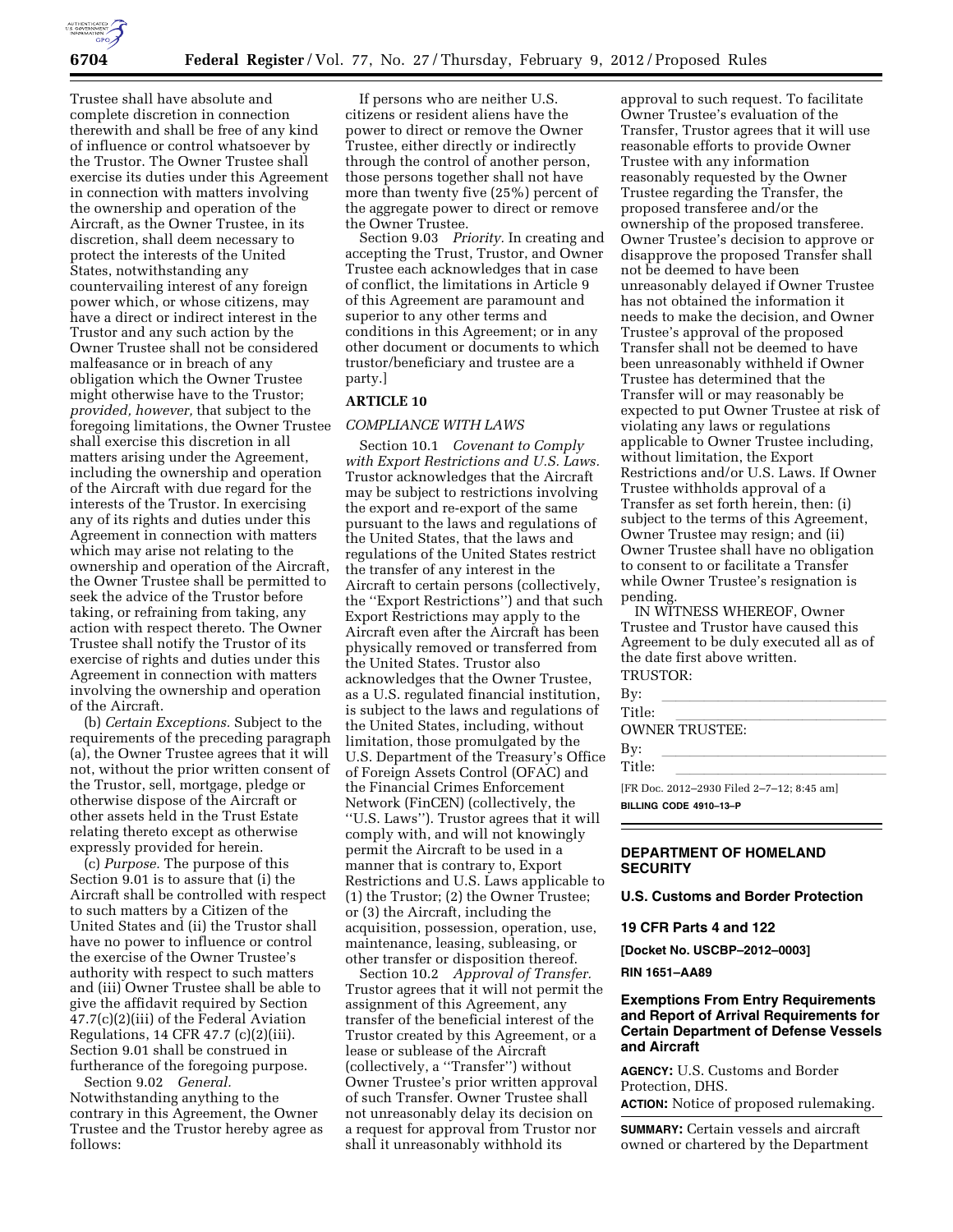of Defense (DoD) are exempt from entry requirements and, in some cases, reporting requirements upon their arrival in the United States from a foreign place. This rule proposes to expand those exemptions to include additional DoD-owned or chartered vessels and aircraft when transporting certain cargo or passengers.

**DATES:** Comments must be received on or before April 9, 2012.

**ADDRESSES:** You may submit comments, identified by *docket number,* by *one* of the following methods:

■ *Federal eRulemaking Portal: [http://](http://www.regulations.gov) [www.regulations.gov](http://www.regulations.gov)*. Follow the instructions for submitting comments via docket number USCBP–2012–0003.

■ *Mail:* U.S. Customs and Border Protection, Office of International Trade, Regulations and Rulings, Attention: Border Security Regulations Branch, 799 9th St. NW., 5th floor, Washington, DC 20229–1179.

*Instructions:* All submissions received must include the agency name and docket number for this rulemaking. All comments received will be posted without change to *[http://](http://www.regulations.gov) [www.regulations.gov,](http://www.regulations.gov)* including any personal information provided. For detailed instructions on submitting comments and additional information on the rulemaking process, see the ''Public Participation'' heading of the **SUPPLEMENTARY INFORMATION** section of this document.

*Docket:* For access to the docket to read background documents or comments received, go to: *[https://](https://www.regulations.gov) [www.regulations.gov.](https://www.regulations.gov)* Submitted comments may also be inspected during regular business days between the hours of 9 a.m. and 4:30 p.m. at U.S. Customs and Border Protection, Office of International Trade, Regulations and Rulings, Attention: Border Security Regulations Branch, 799 9th St. NW., 5th floor, Washington, DC 20229–1179. To inspect submitted comments, make arrangements in advance by calling Mr. Joseph Clark at (202) 325–0118.

**FOR FURTHER INFORMATION CONTACT:**  Michel Chausse, CBP Office of Field Operations, telephone (202) 344–3656. **SUPPLEMENTARY INFORMATION:** 

#### **Public Participation**

Interested persons are invited to participate in this rulemaking by submitting written data, views, or arguments on all aspects on the proposed rule. CBP also invites comments that relate to the economic, environmental, or federalism effects that might result from this proposed rule. Comments that will provide the most assistance to CBP in developing these

procedures will reference a specific portion of the proposed rule, explain the reason for any recommended change, and include data, information, or authority that support such recommended change.

#### **Background**

Vessels and aircraft arriving in the United States from a foreign place are generally required to report their arrival to CBP and make entry. Under current regulations, certain vessels and aircraft owned or chartered by the Department of Defense (DoD) are exempt from entry requirements and, in some cases, reporting requirements upon their arrival in the United States from a foreign place. The exemptions generally apply when the vessel or aircraft is transporting cargo that is solely the property of DoD or when it is transporting passengers traveling on official business of the United States. This rule proposes to expand the exemptions to entry requirements and, to a lesser extent, arrival reporting requirements to improve the flow of cargo and passengers that support DoD missions.

#### **Reporting Requirements**

Section 433 of the Tariff Act of 1930, as amended, requires vessels and aircraft arriving in the United States from a foreign place to report their arrival. 19 U.S.C. 1433. The statute authorizes the Secretary of Homeland Security (Secretary) to promulgate regulations concerning the manner and timing of reporting arrival for vessels and aircraft. Two regulatory provisions govern the method of reporting arrival to CBP for vessels and aircraft. First, concerning vessels, CBP regulations require that the master of a vessel arriving in the United States from a foreign port or place immediately report the arrival to the nearest CBP facility or other location designated by the port director. *See* 19 CFR 4.2. Second, regarding aircraft, CBP regulations require all aircraft entering the United States to provide advance notice of arrival, subject to certain exceptions. *See* 19 CFR 122.31.

#### **Entry Requirements**

In contrast to reporting arrival, making entry is a more formal process and typically involves filing certain necessary information with CBP. Separate statutes provide for vessel and aircraft entry requirements and separate regulatory provisions implement them.

First, sections 434 and 441 of the Tariff Act of 1930, as amended, govern vessel entry requirements. 19 U.S.C. 1434 and 1441. Section 434 describes

the vessels that are subject to formal entry requirements and authorizes the Secretary to promulgate regulations relating to the manner, format, and timeframe regarding the filing of the entry. Section 441 describes the types of vessels that are not required to make entry under section 434. CBP regulations require certain vessels, including vessels arriving in the United States from a foreign place, to make formal entry within 48 hours after the arrival at any port or place in the United States, unless specifically excepted by law. *See* 19 CFR 4.3.

Second, concerning aircraft, 19 U.S.C. 1644a grants the Secretary discretion to apply the laws and regulations of vessel entry and clearance to civil air navigation. Accordingly, CBP regulations provide that all aircraft coming into the United States from a foreign place are required to make entry, subject to specified exemptions. *See* 19 CFR 122.41.

## **Current DoD Exemptions From Entry Requirements and Arrival Reporting**

Under existing regulations, certain vessels and aircraft owned or chartered by the DoD are exempt from entry requirements and, in some cases, reporting requirements upon their arrival in the United States from a foreign place. These exemptions generally apply when the vessel or aircraft is transporting cargo that is solely the property of DoD or when it is transporting passengers traveling on official business of the United States.

#### *Vessels*

Pursuant to 19 U.S.C. 1441, certain public vessels and vessels of war are not subject to formal entry requirements. CBP regulations provide that neither a report of arrival nor entry is required of any vessel that is:

• Owned by, or under the complete control and management of the United States or any of its agencies;

• Manned by members of the uniformed armed services of the United States, by personnel in the civil service of the United States, or by both; and

• Transporting only property of the United States, or passengers traveling on official business of the United States, or is in ballast.

19 CFR 4.5(a). DoD vessels that satisfy these criteria are exempt from report of arrival and entry requirements. CBP regulations further provide that a DoDchartered vessel will be exempt from entry, when it is manned entirely by the civilian crew of the vessel carrier under contract to DoD and transporting only cargo that is DoD property.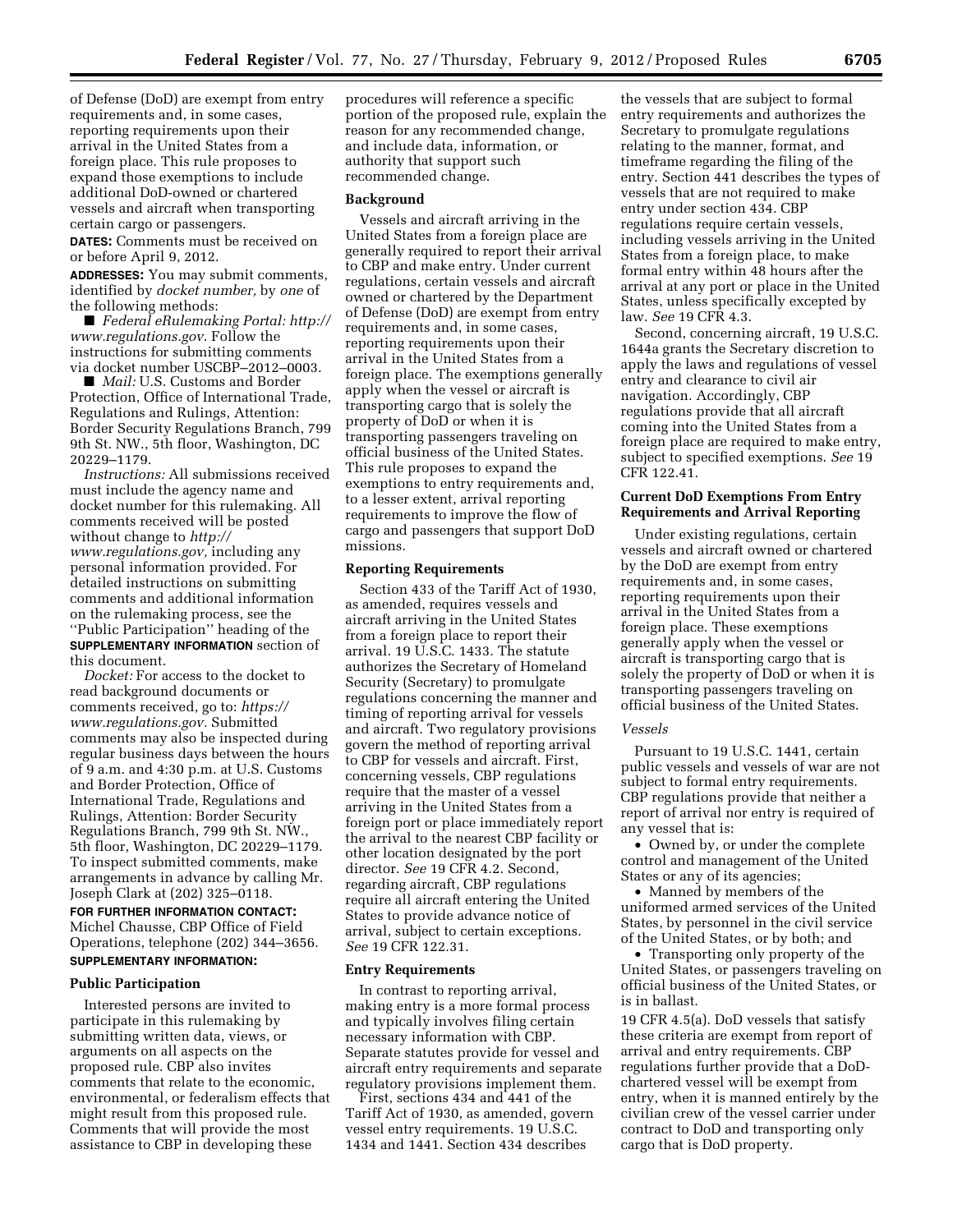### *Aircraft*

CBP regulations provide exemptions for certain public and private aircraft and DoD-chartered aircraft from making entry. These regulations, however, do not provide exemptions from arrival reporting requirements. ''Public aircraft'' is defined as a governmentowned aircraft that is carrying only property of the government or passengers traveling on official business of the government. *See* 19 CFR 122.1. CBP regulations provide an exemption from entry for DoD-chartered aircraft, but only if it is carrying cargo that is solely DoD property. 19 CFR 122.41(b). Thus, under both the public aircraft exemption and the DoD-chartered aircraft exemption, the cargo being transported must be the exclusive property of the government. In the case of passengers traveling on official business of the government, the entry exemption applies only if the aircraft is owned by the government.

### **Advance Cargo Information**

CBP regulations require vessels (19 CFR 4.7) and aircraft (19 CFR 122.48a) arriving in the United States, to provide advance cargo information when the vessel or aircraft is required to make entry. Therefore, vessels and aircraft that are exempt from entry requirements are also exempt from the requirement to present advance cargo information.

Currently, DoD-owned or DoDchartered vessels and aircraft that are exempt from entry requirements are also exempt from advance cargo information requirements. Under this proposed rule, those additional vessels and aircraft that would be exempt from entry requirements would also be exempt from the advance cargo information requirements in 19 CFR 4.7 and 122.48a.

## **Effect of Current Entry and Reporting Exemptions on DoD Missions**

Many vessels and aircraft that are under DoD's control and used to support DoD's missions do not fit within the current exemptions, either because the cargo is not the property of DoD or because the vessel or aircraft is a chartered vessel or aircraft. Therefore, formal entry, advance reporting, and, in some cases, reports of arrival are required. These requirements can impede the flow of cargo and passengers moved in support of the U.S. government's and DoD's missions.

DoD transports all goods and passengers supporting its missions under DoD's control through its own transportation system, the Defense Transportation System (DTS). The DTS, administered pursuant to the DoD

directive on Transportation and Traffic Management (DoD Directive 4500.09E), is the system by which DoD manages the secure shipment of cargo and personnel in peace and in war. Although the cargo that is transported in the DTS is under the strict control of DoD, much of this cargo is not owned by DoD. The controlling DoD directive requires that any non-DoD traffic transported in the DTS be in support of the mission of DoD or the United States or be of an emergency, lifesaving nature (DoD Directive 4500.09E E4.3.1). Vessels and aircraft often carry, for example, defense contractor owned cargo used to support DoD missions, personal property (household goods) of military members, humanitarian cargo, or security assistance cargo. These conveyances are not covered by the current entry exemptions, even though this cargo is normally transported under DoD's control through the DTS. In fact, much of the cargo that moves in the DTS renders the conveyance on which it is transported ineligible for an entry exemption. These conveyances are currently subject to entry requirements and thus also subject to advanced electronic presentation of cargo information requirements.

Under current regulations, although DoD-owned vessels and aircraft that transport passengers traveling on official U.S. business are exempt from entry, DoD-chartered vessels and aircraft are not exempt and must make entry if transporting any passengers. DoD often utilizes chartered vessels and aircraft to transport, for example, DoD personnel, personnel of the Red Cross or the United Service Organizations (USO), or DoD contractor employees, in addition to cargo. Even though all passengers transported on DoD conveyances must be approved to travel in the DTS, regardless of whether the conveyance is owned or chartered by DoD, the chartered vessel or aircraft would be subject to entry and advance cargo information requirements if transporting passengers, while DoD-owned vessels would not.

### **Proposed Changes to Entry and Reporting Requirements**

Based on the above considerations, CBP is proposing to revise the exemptions to better address the manner in which cargo and passengers are moved in support of DoD missions. CBP is proposing to relate the DoD exemptions from entry and reporting to the DTS. Specifically, CBP is proposing to add a general definition of the DTS in the relevant parts of the CBP regulations (part 4 for vessels and part 122 for aircraft). CBP also proposes to

revise the current DoD exemptions to cover vessels and aircraft owned by, or under the complete control and management of DoD, or chartered by DoD, which transport only cargo and/or passengers that have been approved for carriage in the DTS. The proposed exemptions would only apply to those chartered vessels or aircraft that are chartered in their entirety by DoD. Those vessels and aircraft that would be exempt under this proposal would also be exempt from the advance cargo information requirements in 19 CFR 4.7 and 122.48a. The proposed changes would help ensure the unimpeded flow of cargo and passengers moved in support of the U.S. government's missions and ensure that cargo and passengers supporting the defense of our nation are not unnecessarily delayed.

The proposed rule would not pose any new security risks for several reasons. First, DoD has strict security protocols for the conveyances it owns, controls, or charters and for the cargo and passengers those conveyances carry. Second, DoD has indicated that non-DoD owned cargo approved for carriage in the DTS undergoes the same stringent security protocols for transportation as DoD-owned cargo and that DoD has absolute control over non-DoD cargo carried in the DTS. Therefore, non-DoDowned cargo approved for carriage in the DTS poses no greater security threat than DoD-owned cargo that currently qualifies for the entry exemption. Likewise, DTS-approved passengers traveling on DoD-chartered vessels and aircraft must undergo the same security protocols as those passengers traveling on conveyances owned by DoD. When CBP provided the initial exemption for DoD vessels and aircraft carrying only DoD property, neither DoD nor CBP fully appreciated the negative impact this restriction would have for DoD conveyances. The proposed expanded exemptions for cargo and passengers are intended to make CBP's exemptions more suitable to actual DoD transportation needs without posing security risks.

The proposed exemptions concern only the formal entry, clearance, and, in some cases, reporting requirements of the conveyance under the CBP regulations in title 19 of the CFR. All other requirements would still be applicable unless exempt under the relevant authorities. For example, persons on board the conveyance would still be subject to all applicable inspection and immigration controls pursuant to title 8 of the CFR, even if the conveyance is exempt from the title 19 entry requirements. Similarly, the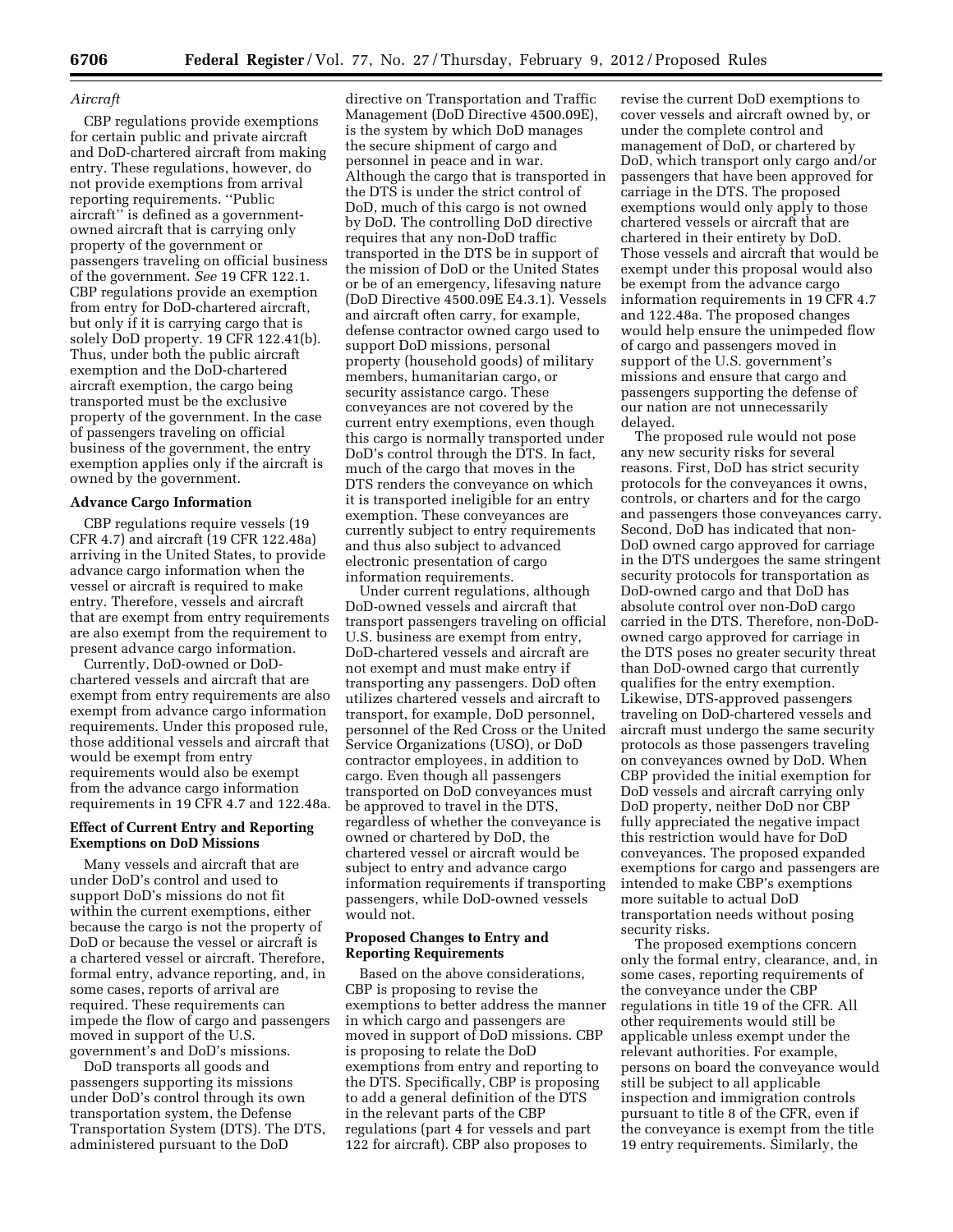title 7 agricultural regulations and relevant reporting requirements would still apply. This proposed rulemaking would not affect the scope or definition of the term ''public vessel'' in 19 U.S.C. 1441.

## **Additional, Non-Substantive Amendments**

In addition to the substantive amendments described above, CBP also proposes several non-substantive amendments to 19 CFR parts 4 and 122.

To provide clearer organization, in sections 4.5 ("Government vessels"), CBP proposes to give headings to paragraphs (a), (b), and (c). CBP proposes to divide paragraph (a) of section 4.5 (''*Exemptions from reports of arrival and entry*'') into lower paragraphs that are headed ''*Vessels owned by the United States,*'' ''*Additional DoD-owned vessels,*'' and ''*DoD-chartered vessels.*'' These paragraphs would be further subdivided for additional clarity and ease of reading.

In 4.5(a), CBP proposes to change the current phrase ''it is ballast'' to ''in ballast'' to reflect proper use of the term. Additionally, ''Department of Defense'' is to be abbreviated ''DoD'' in all but its first occurrence in 4.5(a). The phrase ''be entered'' in paragraph (b) would be changed to the proper phrase ''make formal entry,'' and paragraph (c) would include a reference to newly designated paragraph (a)(1) to eliminate ambiguity. With regard to the cargo declaration requirement in section 4.5 for DoDchartered vessels (which can be found in proposed new paragraph (a)(3)(iii)), CBP proposes to include language to clarify that the duplicate cargo declaration form must be made available to the officer at the pier upon arrival. Finally, CBP proposes to replace the word ''shall'' where it appears in section 4.5 with ''will'' or ''must,'' as applicable.

CBP also proposes to divide paragraph (b) of section 122.41 to include lower paragraphs (b)(1) and (b)(2).

#### **Executive Order 12866**

Executive Order 12866, as supplemented by Executive Order 13563, requires Federal agencies to assess the benefits and costs of regulatory action, recognizing that some costs and benefits are difficult to quantify. Significant regulatory actions include those that may ''(1) [h]ave an annual effect on the economy of \$100 million or more or adversely affect in a material way the economy, a sector of the economy, productivity, competition, jobs, the environment, public health or

safety, or State, local, or tribal governments or communities; (2) [c]reate a serious inconsistency or otherwise interfere with an action taken or planned by another agency; (3) [m]aterially alter the budgetary impact of entitlements, grants, user fees, or loan programs or the rights and obligations of recipients thereof; or (4) [r]aise novel legal or policy issues arising out of legal mandates, the President's priorities, or the principles set forth in this Executive Order.'' The proposed rule is not a ''significant regulatory action'' under Executive Order 12866. As such, the Office of Management and Budget has not reviewed this rule under that Order.

The proposed rule, if finalized, would extend the existing exemption for cargo and passengers transported by DoD to include all vessels and aircraft chartered by, owned by, or under the complete control and management of DoD that transport cargo and/or passengers that have been approved for carriage in the DTS. Extending the existing exemption facilitates the operations of another government agency, thus conveying a benefit to that agency. Because it merely extends the exemption to cargo and passengers approved for carriage in the DTS, the proposed regulation will not impose any costs or confer any benefits to private citizens or businesses. CBP welcomes comments on this conclusion.

### **Regulatory Flexibility Act**

The Regulatory Flexibility Act (5 U.S.C. 601 *et seq.*) requires federal agencies to examine the impact a rule would have on small entities. A small entity may be a small business (defined as any independently owned an operated business not dominant in its field that qualifies as a small business per the Small Business Act); a small notfor-profit organization; or a small governmental jurisdiction (locality with fewer than 50,000 people).

This rule proposes to extend the current DoD exemption to entry to include vessels and aircraft chartered by, owned by, or under the complete control and management of DoD when they are transporting cargo and/or that are approved for carriage in the DTS. Because this proposed exemption does not impose any new costs on small entities, it will not have a significant economic impact on a substantial number of small entities. We welcome comments on this conclusion. If we do not receive any comments contradicting our findings, we will certify that this rule will not have a significant economic impact on a substantial number of small entities at the final rule stage.

#### **Paperwork Reduction Act**

In accordance with the Paperwork Reduction Act of 1955 (44 U.S.C. 3507 *et seq.*), this document contains no new information and collection requirements that require Office of Management and Budget approval.

### **Signing Authority**

This notice of proposed rulemaking is being issued in accordance with 19 CFR 0.2(a). Accordingly, this notice of proposed rulemaking is signed by the Secretary of Homeland Security.

### **List of Subjects**

## *19 CFR Part 4*

Customs duties and inspection, Exports, Freight, Harbors, Maritime carriers, Oil pollution, Reporting and recordkeeping requirements, Vessels.

### *19 CFR Part 122*

Administrative practice and procedure, Air carriers, Aircraft, Airports, Alcohol and alcoholic beverages, Cigars and cigarettes, Cuba, Customs duties and inspection, Drug traffic control, Freight, Penalties, Reporting and recordkeeping requirements, Security measures.

### **Proposed Amendments to the Regulations**

For the reasons set forth in the preamble, CBP proposes to amend 19 CFR parts 4 and 122 as set forth below.

## **PART 4—VESSELS IN FOREIGN AND DOMESTIC TRADES**

1. The general authority citation for part 4 and specific citations for § 4.5 continue to read as follows:

**Authority:** 5 U.S.C. 301; 19 U.S.C. 66, 1431, 1433, 1434, 1624, 2071 note; 46 U.S.C. 501, 60105.

\* \* \* \* \*

Section 4.5 is also issued under 19 U.S.C. 1441;

2. Amend § 4.0 by adding paragraph (h) to read as follows:

#### **§ 4.0 General definitions.**

\* \* \* \* \*

\* \* \* \* \*

(h) *Defense Transportation System (DTS).* The Defense Transportation System (DTS) is the transportation system controlled by the Department of Defense (DoD) under which DoD manages the secure shipment of cargo and personnel in peace and war. It is administered pursuant to DoD Directive 4500.09E.

3. Revise § 4.5 to read as follows: